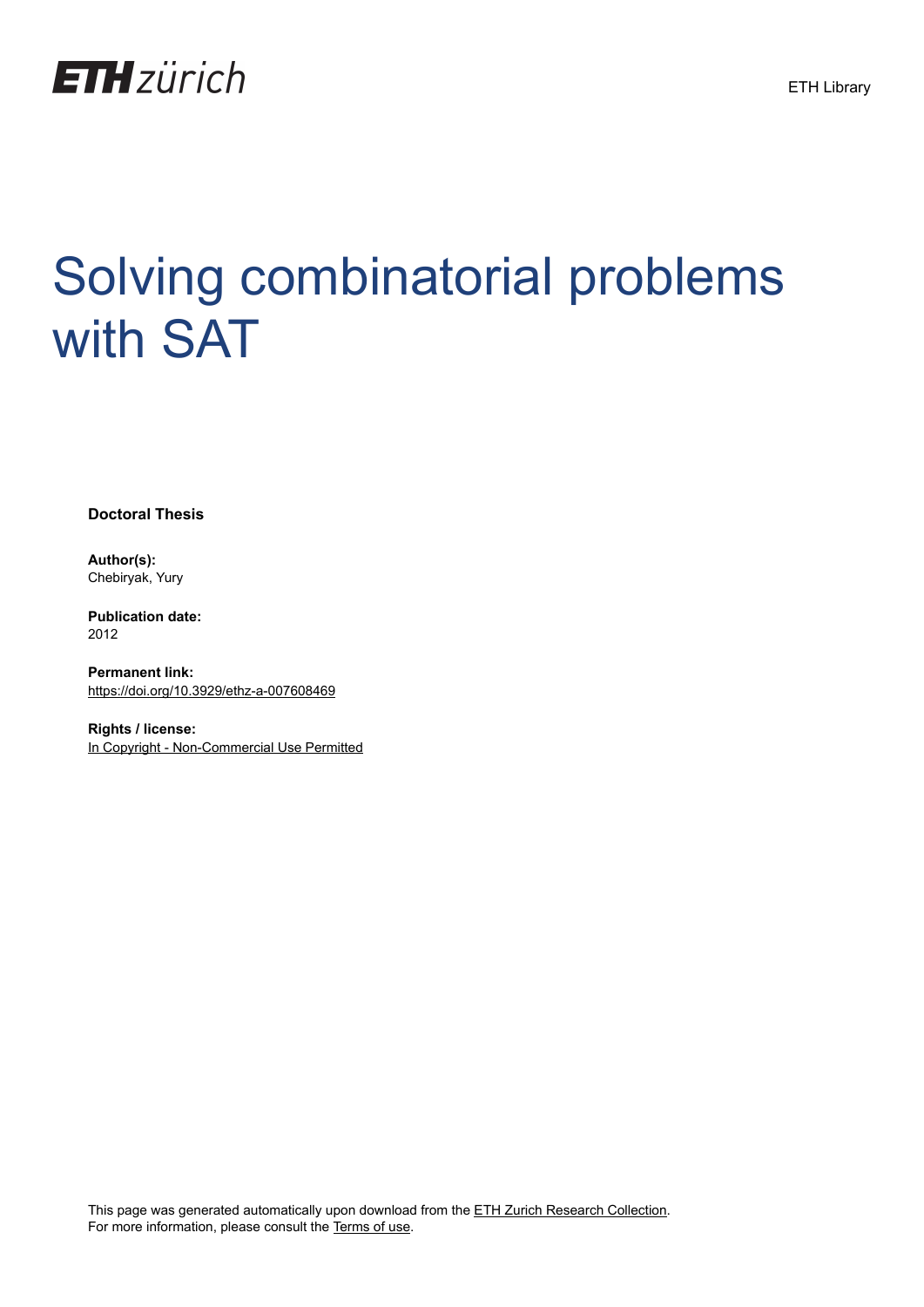DISS. ETH Nr. 20737

# Solving Combinatorial Problems with SAT

**ABHANDLUNG** zur Erlangung des Titels

#### DOKTOR DER WISSENSCHAFTEN

der

ETH ZÜRICH

vorgelegt von

Yury Chebiryak M. Sc. Universität des Saarlandes, Saarbrücken

geboren am 24. November 1981

von Wladiwostok, Russland

Angenommen auf Antrag von

Prof. Dr. Jürg Gutknecht Prof. Dr. Ivo Sbalzarini Prof. Dr. Daniel Kroening Dr. Jürg Nievergelt

2012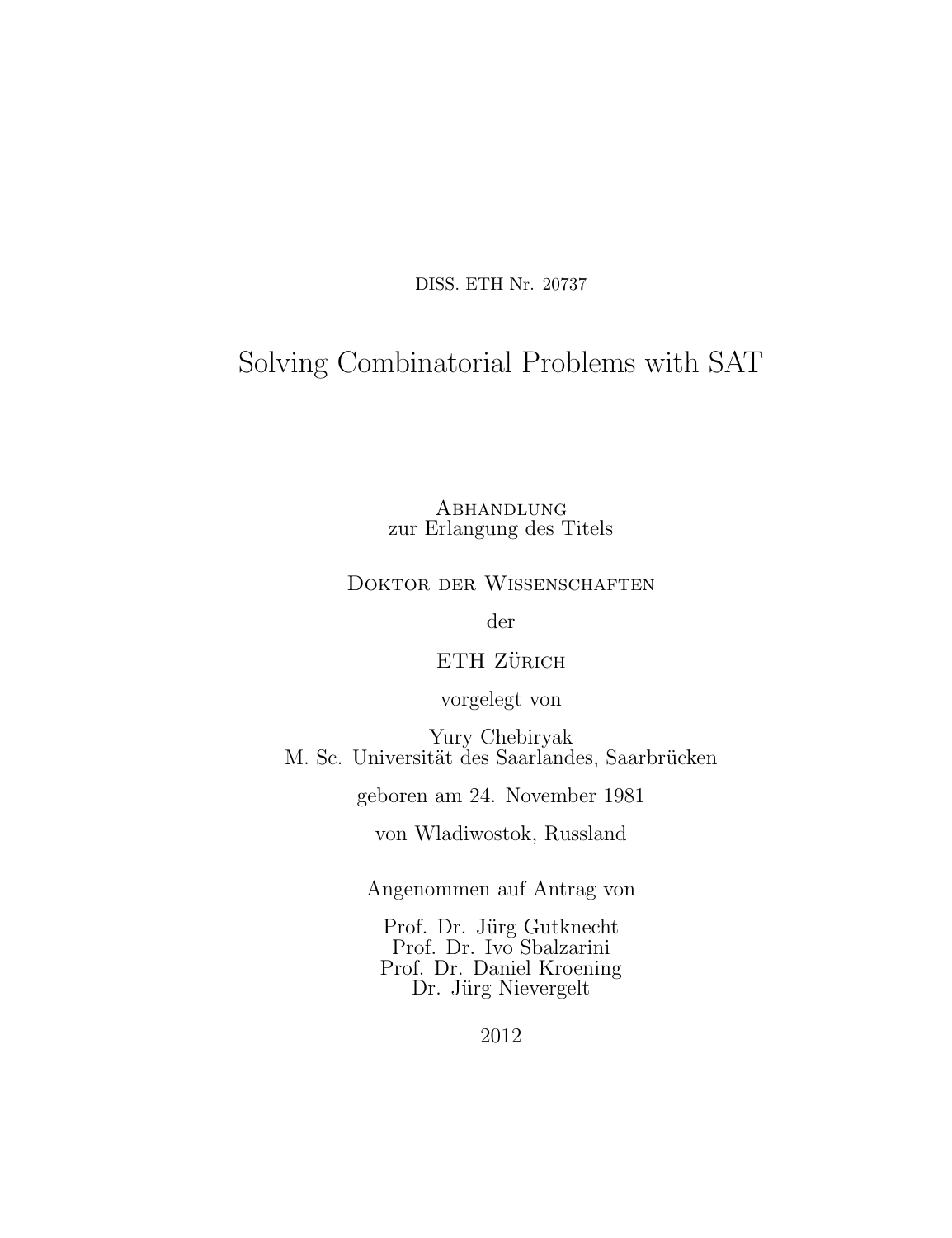### Abstract

Combinatorics is a branch of pure mathematics concerning the study of discrete (and usually finite) objects. Recently, D. E. Knuth applied a specialized data structure, Binary Decision Diagrams (BDD), to solve some problems of enumerative combinatorics [85]. This thesis presents how certain kinds of such objects, combinatorial Gray codes, can be efficiently obtained using a reduction to a propositional satisfiability formula. Solving such a formula with state-of-the-art tools can be more efficient than competitive algorithms (such as genetic algorithms that were used in the last decade to find longest snake-in-the-box codes).

Genetic Algorithms are the state-of-the-art for finding snake-in-the-box and cyclic codes (coils). For finding circuit codes (a generalized variation of snake-in-the-box), the handcrafted constructions were leading the competition. Our SAT-based approach did not terminate for the record lengths of snakes (within a timeout of 24 hours), but for the circuit codes we report 19 new codes.

Both SAT- and BDD-based algorithms have proved their efficiency in the field of Software Model Checking. When coping with combinatorial problems, these techniques have similar advantages over, for instance, genetic algorithms. In particular, both methods return a definite answer to the question of whether a specified combinatorial object exists upon termination and allow for enumeration.

The combinatorial Gray codes that we have been able to find using SAT solvers are used in fields of information theory and computational biology. In the latter case, additional linear constraints should be added to guarantee certain stability properties of a biological system. We can incorporate these constraints in a Satisfiability Modulo Theory formula and solve it using a corresponding SMT-solver. An alternative (and more efficient) solution uses a SAT solver to find Gray codes of interest and then checks stability properties.

We have obtained new combinatorial codes that are of interest in information theory: a 9-bead binary necklace containing 60 code words, 19 circuit codes, and two distance preserving codes. Four of the new circuit codes have been shown to be optimal: the UNSAT results for larger lengths indicate that these bounds are tight. We enumerated Gray codes with respect to the distribution of weights for the hypercubes of dimension up to 6.

This thesis provides details about optimizations, both in propositional SAT encoding and combinatorial aspects, which enabled these results.